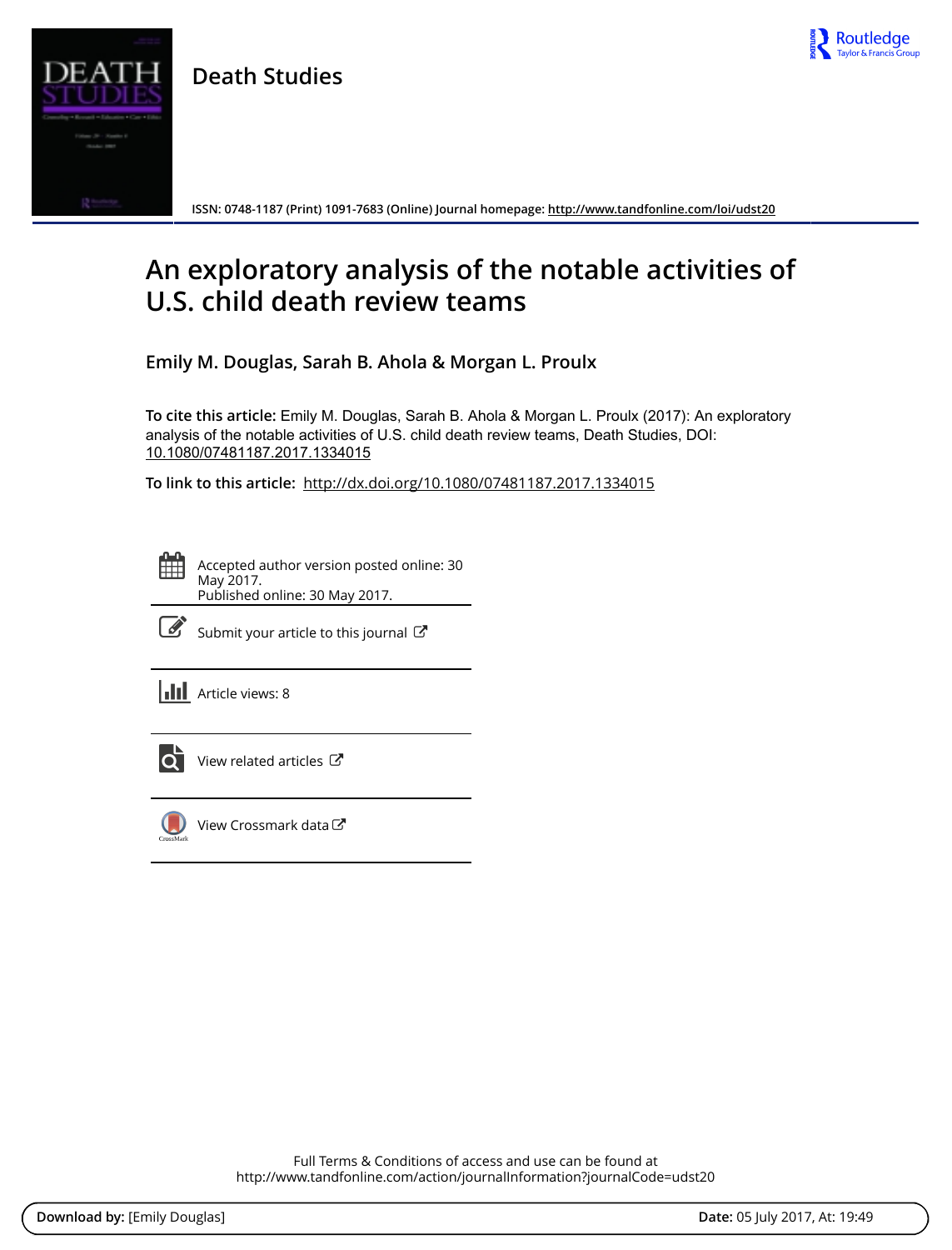## **An exploratory analysis of the notable activities of U.S. child death review teams**

Emily M. Douglas<sup>a</sup>, Sarah B. Ahola<sup>b</sup>, and Morgan L. Proulx<sup>c</sup>

ªDepartment of Social Science & Policy Studies, Worcester Polytechnic Institute Worcester, MA, USA; ʰSchool of Social Work, Bridgewater State University, Bridgewater, MA, USA; 'Psychology Department, Syracuse University, Syracuse, New York

#### **ABSTRACT**

Child death review teams (CDRTs) focus on the prevention of child deaths, but a comprehensive understanding of their activities is lacking. This exploratory study addressed this gap through a qualitative analysis of reported CDRT activities using the "spectrum of prevention" framework. We collected state-level CDRT reports published 2006–2015, recorded their activities ( $n = 193$ ), and coded them using the "spectrum of prevention" framework. The highest percentage (64.2%) of activities was categorized under "fostering coalitions and networks." We recommend that CDRTs increase their reporting of activities so others can better understand their potential impact on preventing child deaths.

Child death review teams (CDRTs) have become an essential tool in the highlighting and prevention of death or serious injury to children. CDRTs are tasked with reviewing data on child fatalities and injuries and reporting to local and state legislatures as well as federal agencies (Durfee & Durfee, [1995](#page-8-0); Durfee, Parra, & Alexander, [2009\)](#page-8-0). Most teams also make recommendations for improvement in systems and agencies which impact the well-being of children (Douglas & Cunningham, [2008\)](#page-7-0). Many also take some form of action, either on their own or in collaboration with other agencies (Palusci, Yager, & Covington, [2010;](#page-8-0) Peddle, Wang, Diaz, & Reid, [2002;](#page-7-0) Webster, Schnitzer, Jenny, Ewigman, & Alario, 2003). Yet, these actions have not been well documented and many of the activities that are performed by CDRTs remain unknown. This qualitative study examines the activities of CDRTs using the public health spectrum of prevention (SOP) framework (Rattray, Brunner, & Freestone, [2002\)](#page-8-0) to provide a more comprehensive understanding of the important work accomplished by CDRTs.

#### **Child death review teams**

Children's deaths due to abuse or neglect gained public attention in the 1970s. One of the earliest professional responses was the development of CDRTs (Gellert, Maxwell, Durfee, & Wagner, [1995\)](#page-8-0), which are multidisciplinary workgroups which examine the deaths of children in a given county, region, or

state (Durfee, Gellert, & Durfee, [1992\)](#page-8-0). Initially, the work of CDRTs focused exclusively on maltreatment-related deaths (Bunting & Reid, [2005;](#page-7-0) Durfee & Durfee, [1995](#page-8-0)), but today, most CDRTs focus on all causes of children's deaths (Covington, [2013;](#page-7-0) Desapriya et al., [2011;](#page-7-0) Johnston, Bennett, Pilkey, Wirtz, & Quan, [2011;](#page-7-0) Johnston & Covington, [2011;](#page-8-0) Shanley, Risch, & Bonner, [2010;](#page-8-0) Webster et al., [2003\)](#page-8-0). According to the National Center for the Review and Prevention of Child Deaths ([2016](#page-8-0)), all states in USA, plus the nation's capital of the District of Columbia, have a CDRT; the majority of states have CDR legislation or an executive order mandating and/or providing guidance on child death review in their respective states; most of this legislation was passed between 1990 and 2000 (Douglas & McCarthy, [2011;](#page-7-0) National Center for the Review and Prevention of Child Deaths, [2016](#page-8-0)). Most teams are funded through state dollars, private foundations, or a combination of both (National Center for the Review and Prevention of Child Deaths, [2016](#page-8-0)). But, some states have an unfunded mandate to examine the deaths of children regardless (Douglas & McCarthy, [2011\)](#page-7-0). The mission of most teams is preventative in nature—to identify factors that are potentially related to children's deaths and to make recommendations for change (Webster et al., [2003](#page-8-0)).

Child death review teams are comprised of individuals from professional occupations that commonly intersect with or respond to children, including

**CONTACT** Emily M. Douglas [Emily.Douglas@bridgew.edu](mailto:Emily.Douglas@bridgew.edu) School of Social Work, Bridgewater State University, 95 Burrill Ave, Bridgewater, MA 02325, USA. © 2017 Taylor & Francis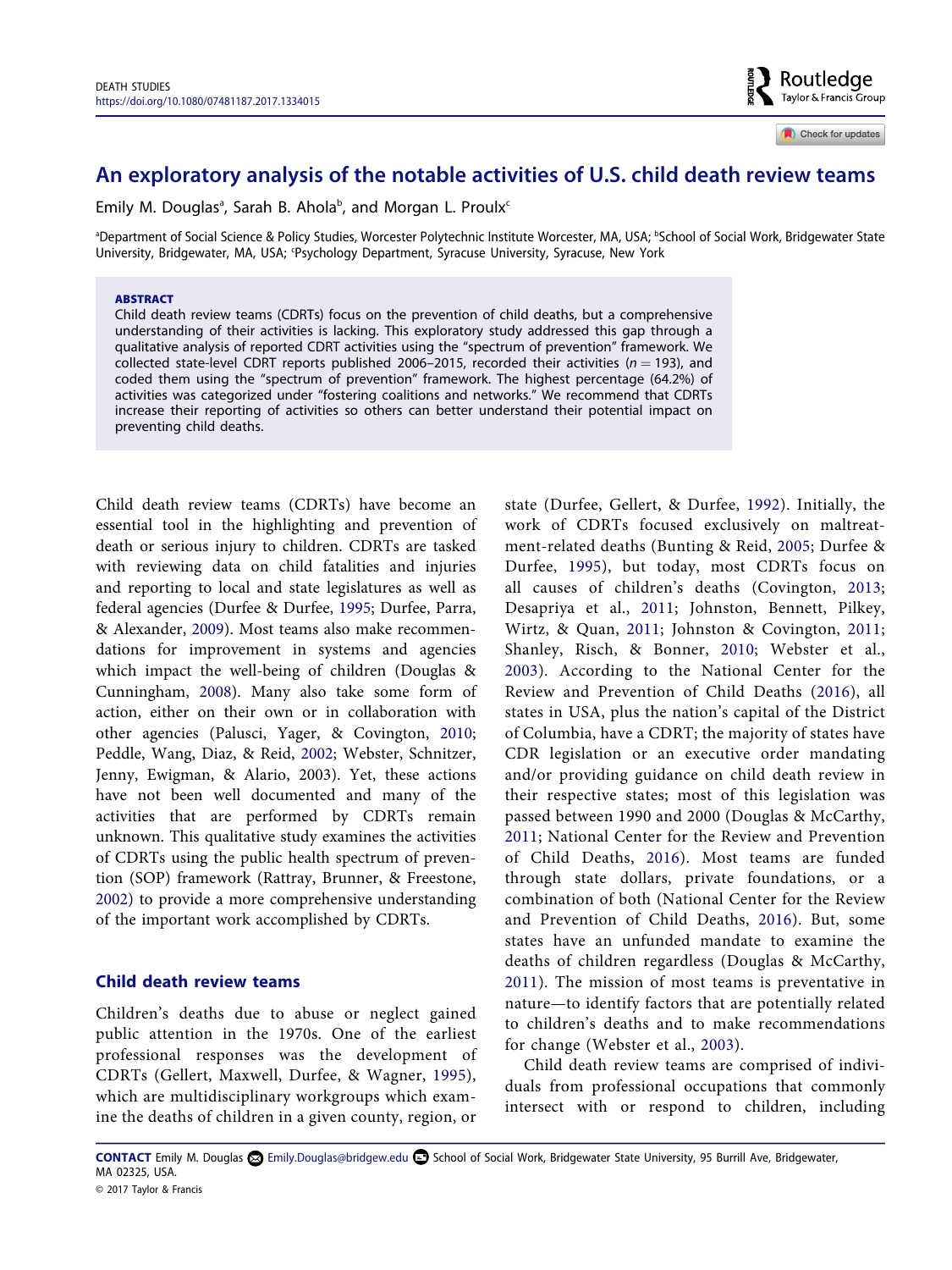representation from the legal, child welfare, medical, public health, and mental health professions (Douglas & McCarthy, [2011](#page-7-0); Durfee & Durfee, [1995](#page-8-0); Durfee et al., [1992\)](#page-8-0). A minority of states also have child advocates sit on review teams (Douglas & McCarthy, [2011](#page-7-0)). Historically, there has been little consistency between CDRTs (Kellermann et al., [1999\)](#page-8-0), but this has been changing (Covington, [2011;](#page-7-0) National Center for the Review and Prevention of Child Deaths, [2016](#page-8-0)). The National Center for the Review and Prevention of Child Deaths has streamlined training, improved data collection efforts, and has set standards for CDRTs (Covington & Johnston, [2011\)](#page-8-0). In general, state or county-based teams meet monthly or several times a year to review recent deaths of children in their state or county, including the causes of death, the circumstances of those deaths, and the roles that professionals played in the lives of those children—if any. Teams come to conclusions based on the information gathered and reviewed and then issue a series of recommendations for proposed changes in professional groups, state agencies, or state legislatures. This information is then shared in an annual or semiannual public report that provides aggregate information about children's deaths, conclusions about those deaths, and recommendations for change at the state-level (Douglas & Cunningham, [2008\)](#page-7-0).

There is a significant support for CDRTs USA and throughout other parts of the developed world (Brandon, Dodsworth, & Rumball, [2005;](#page-7-0) Bunting & Reid, [2005;](#page-7-0) Reder & Duncan, [1999](#page-8-0)). In fact, the World Health Organization and some of their collaborators have written about and promoted the merits of CDRTs (Theiss-Nyland & Rechel, [2013\)](#page-8-0). There is some reason to believe that CDRTs may promote change (Durfee, Durfee, & West, [2002](#page-7-0)). One study found that 91% of states reported acting on the recommendations issued by teams (Peddle et al., [2002\)](#page-8-0). Most strikingly, a CDRT in Michigan found a decrease in abuse and neglect deaths in areas that had previously been identified by the CDRT (Palusci et al., [2010](#page-8-0)). Despite this, there is concern about CDRTs. They have been criticized for not providing evidence that they are effective in reducing the deaths of children (Kellermann et al., [1999\)](#page-8-0). Scholars have noted a lack of uniformity in the implementation of CDRT standards at the state and local levels (Shanley et al., [2010\)](#page-8-0). Further, the recommendations that are issued by CDRTs often lack clarity and accountability (Wirtz, Foster, & Lenart, [2011](#page-8-0)). In addition, teams have informally reported to engage in advocacy, program development, training, litigation, and the promotion of public education (Durfee et al., [2002\)](#page-7-0).

That said, there is little knowledge about the full range of activities that CDRTs undertake (Douglas, [2016](#page-7-0)). As such, the immediacy of their impact, the depth of their engagement in prevention activities, and the scope and range of their commitment to supporting professionals who work with children is unknown and underappreciated. This paper begins to address this gap by examining the activities of CDRTs during a 10-year period of time: 2006–2015.

#### **Spectrum of prevention**

The SOP is a multilevel framework for engaging stakeholders in the prevention of public health concerns. Developed by Contra Costa Health Services Prevention Program in Martinez, California (Prevention Institute, n.d.), the SOP provides a framework for seven different levels of prevention: (a) influencing policy and legislation; (b) mobilizing communities; (c) fostering coalitions and networks; (d) changing organizational practices; (e) educating providers; (f) promoting community education; and (g) strengthening individual knowledge and skills. This approach has been implemented to examine multiple public health problems, including child sexual abuse, suicide, and child trafficking (Kenny & Wurtele, [2012;](#page-8-0) Lamis, Drum, & Becker, [2015](#page-8-0); Rafferty, [2013](#page-8-0)). This framework has also been used to examine the recommendations that CDRTs issue (Wirtz et al., [2011\)](#page-8-0) thus, there is a precedent for using this framework to examine the work completed by CDRTs.

#### **Current paper**

Given the history of using SOP framework to examine the work of CDRTs, involving multiple stakeholders at various levels in a community, we will implement it here to better understand the array of activities that CDRTs accomplish across USA This is the first time that the activities of CDRTs have been systematically examined, thus the research presented here is exploratory in nature. The questions were:

- 1. How many states note CDRT activities in their annual/near-annual reports?
- 2. How do the CDRT activities reflect the "spectrum of prevention" framework?

Data for this paper came from the annual or nearannual reports of CDRTs that are issued by each state and that are publicly available on each CDRT's website or on the website of the National Center for the Review and Prevention of Child Deaths. The framework for categorizing and coding the data is the SOP orientation.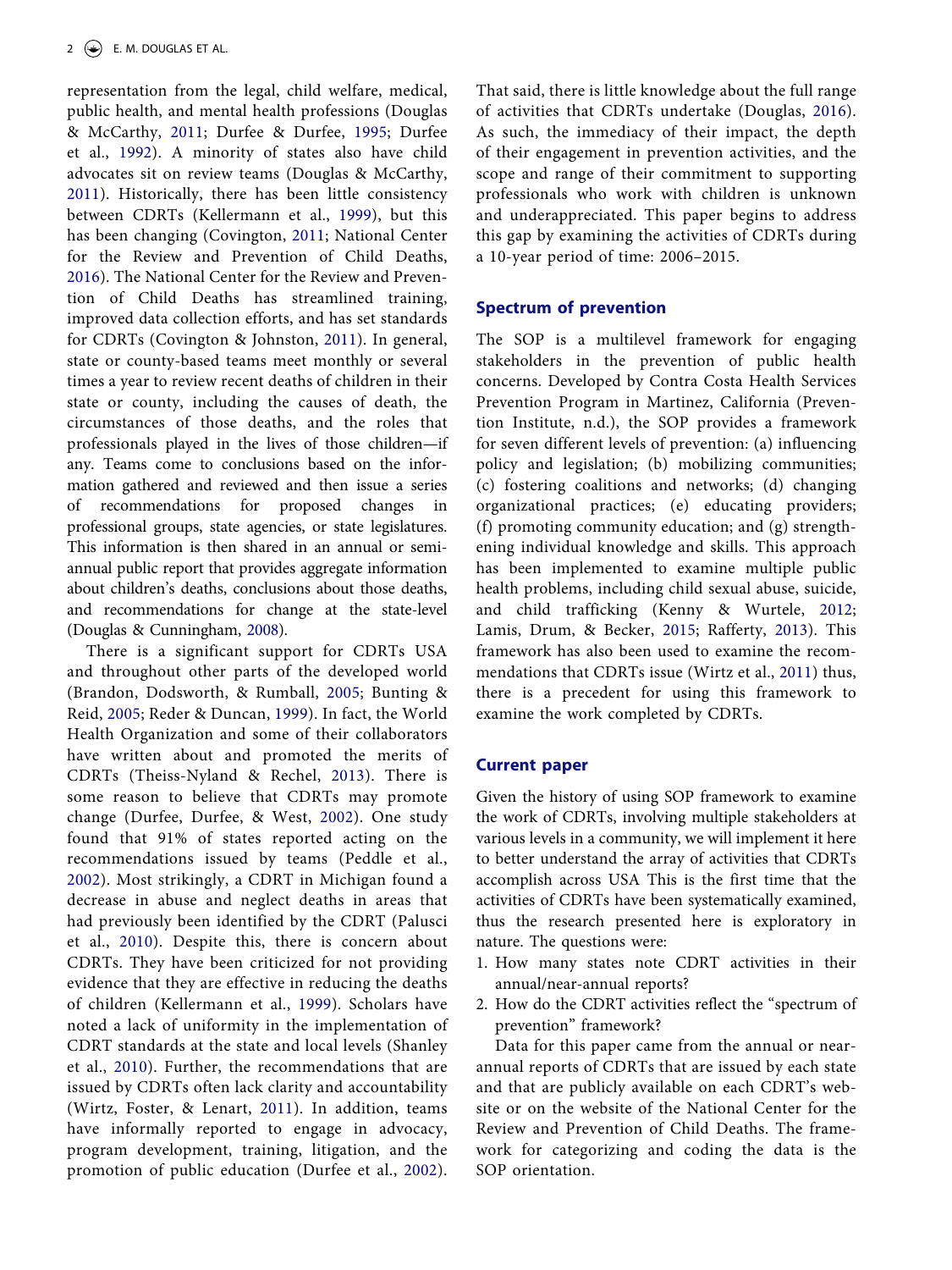## **Methods**

## *Data and procedures*

We conducted a qualitative review of reports published by CDRTs. Criteria for inclusion included state-level (as opposed to county-level) reports that were published between 2006 and 2015. The CDRT activities that were recorded were notable activities, such as lobbying for legislation, partnering with a state agency or a professional association, or holding a conference. Reports were excluded if they only provided recommendations for change without specific action by the CDRT. Routine CDRT activities (i.e., holding meetings, reviewing cases, and submitting reports), were not included as well as activities that were perfprmed by other agencies or organizations.

Child death review team reports were collected by the second author, SBA, primarily through searches on the website of the National Center for the Review and Prevention of Child Deaths [\(https://www.](http://www.childdeathreview.org/) [childdeathreview.org/\)](http://www.childdeathreview.org/). Some reports were also collected from individual state CDRT websites. Regardless, we selected the most recent report that was published between 2006 and 2015 and available online from each state. Only four states (California, Oregon, Virginia, and Washington) did not have state reports published during this time.

We recorded all CDRT activities that were listed in the reports, which contained information from the years 1998–2014, using the exact language found in the reports. All activities were coded deductively, which is to say that each activity was coded into an existing SOP category or categories. Individual activities could be coded using as many categories as applied. For example, the "Cribs for Kids" program in Alabama, which includes partnering with other agencies and organizations to distribute cribs and information about safe sleep to families, met several SOP categories at once, including "strengthening individual knowledge and skills," "fostering coalitions and networks," and "promoting community education." The first two authors, EMD and SBA, independently coded all of the activities and then compared their codes in an Excel spreadsheet. In areas where they disagreed, they discussed their reasons for selecting the respective codes and came to resolution or agreement through discussion. Finally, examples of activities for each SOP category were selected for the purposes of illustration. Those that were selected met two goals—those that best matched the SOP category and those that demonstrated a diversity of CDRT activities.

#### **Results**

## *Question 1: How many states note cdrt activities in their annual/near-annual reports?*

[Table 1](#page-4-0) provides an overview of the data used in this study and shows that there was a total of 193 CDRT activities. The third column in [Table 1](#page-4-0) reports the results for question 1. This column addresses whether or not activities were noted, if the state published a report between 2006 and 2015. Results showed that, of the 46 states and the district of Columbia that published a report during this time, 25 included notable activities in their reports. The last column in [Table 1](#page-4-0) reports the number of activities noted, if any, for each state, with an overall total of  $n = 193$ .

## *Question 2: How do the cdrt activities reflect the seven categories of the "spectrum of prevention?"*

Child death review team activities noted in state reports were categorized using the seven SOP categories. [Table 2](#page-4-0) provides a list of these categories as well as the frequencies and percentage of activities that applied to a specific category. The percentages sum to more than 100% because individual activities could receive more than one code. For example, the Ohio CDRT noted that they worked with "suicide task forces or coalitions to provide programs to increase awareness [about suicide], identify youth at risk, and provide social services." This was coded in three SOP categories—promoting community education, fostering coalitions and networks, and educating providers. A similar approach was implemented for other activities that fell into more than one category.

Out of the 193 activities, the highest percentage (64.2%) of activities was categorized under "fostering coalitions and networks" with "promoting community education" not far behind (45.6%). An example of a CDRT activity that could be described as "fostering coalitions and networks" is when multiple organizations or government agencies partner together to tackle a common goal, such as what Delaware reported in 2013. Multiple health providers, the division of public health, and the CDRT partnered to form the first "Cribs for Kids" program in Delaware. "Cribs for Kids" is a national infant safe sleep initiative (Cribs for Kids, n.d.). Initiatives that fall under "promoting community education" include Alabama's example of promoting safety among teen drivers. Massachusetts engaged in public education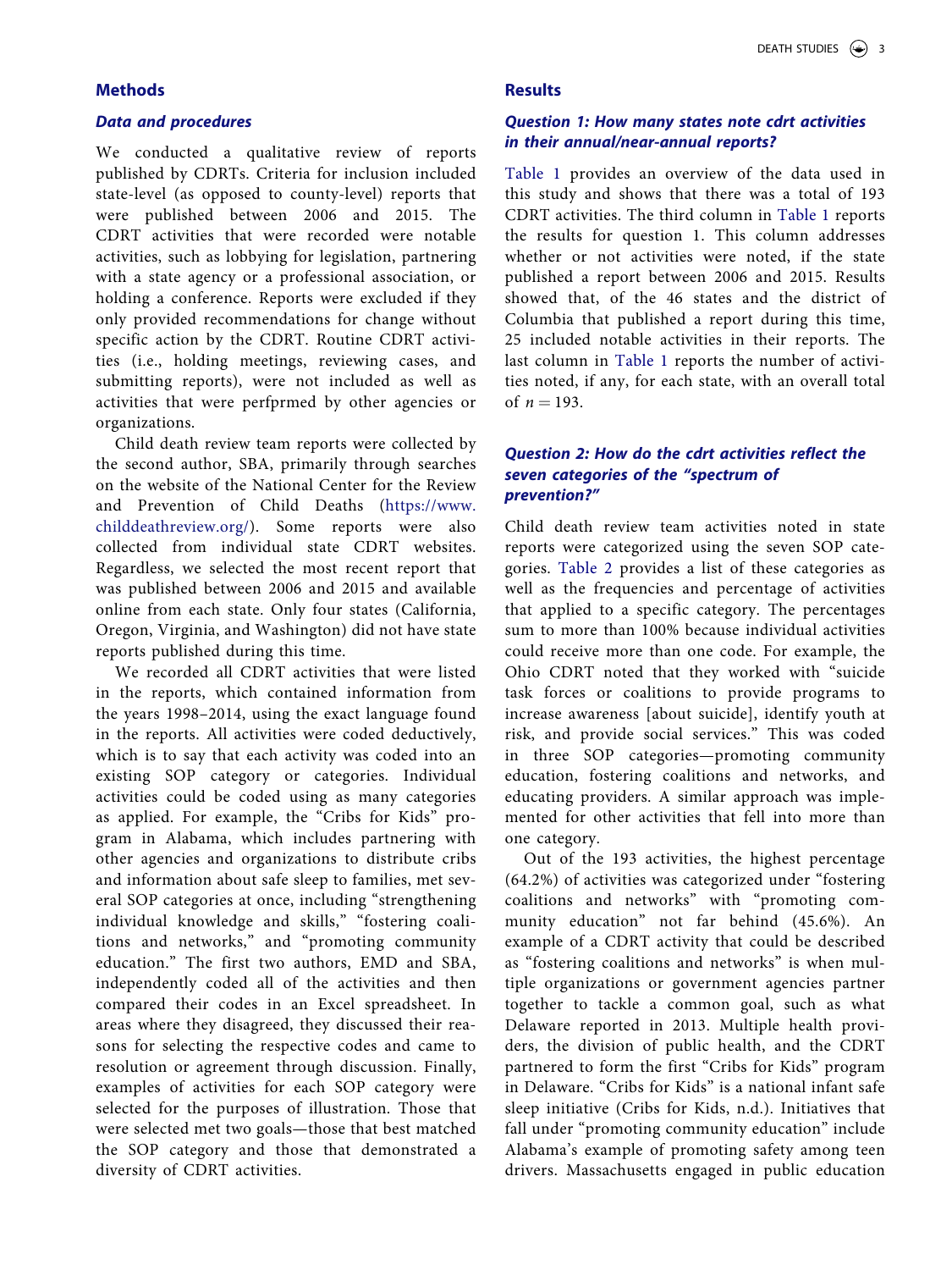<span id="page-4-0"></span>

|  | Table 1. Sample characteristics: review of state child death report team (CDRT) reports and activities 2006–2015. |  |  |  |  |  |  |  |
|--|-------------------------------------------------------------------------------------------------------------------|--|--|--|--|--|--|--|
|--|-------------------------------------------------------------------------------------------------------------------|--|--|--|--|--|--|--|

|                      | State report published |                             |                       |             |                   |
|----------------------|------------------------|-----------------------------|-----------------------|-------------|-------------------|
| <b>State</b>         | between 2006 and 2015? | Were CDRT activities noted? | Year report published | Data year   | No. of activities |
| Alaska               | Yes                    | No                          | 2014                  | 2008-2012   | 0                 |
| Alabama              | Yes                    | Yes                         | 2014                  | 2010-2011   | 5                 |
| Arkansas             | Yes                    | Yes                         | 2014                  | 2012-2014   | 12                |
| Arizona              | Yes                    | No                          | 2014                  | 2013        | 0                 |
| California           | No                     | ÷.                          |                       |             |                   |
| Colorado             | Yes                    | Yes                         | 2014                  | 2008-2012   | 4                 |
| Connecticut          | Yes                    | No                          | 2014                  | 2013        | 0                 |
| District of Columbia | Yes                    | No                          | 2013                  | 2013        | $\mathbf{0}$      |
| Delaware             | Yes                    | Yes                         | 2015                  | 2013        | 10                |
| Florida              | Yes                    | Yes                         | 2015                  | 2014        | 5                 |
| Georgia              | Yes                    | No                          | 2015                  | 2013        | 0                 |
| Hawaii               | Yes                    | Yes                         | 2011                  | 2001-2006   | 9                 |
| lowa                 | Yes                    | No                          | 2012                  | 2011        | 0                 |
| Idaho                | Yes                    | No                          | 2015                  | 2012        | 0                 |
| <b>Illinois</b>      | Yes                    | Yes                         | 2015                  | 2013        | 3                 |
| Indiana              | Yes                    | No                          | 2013                  | 2013        | 0                 |
|                      |                        |                             | 2015                  | 2013        | 3                 |
| Kansas               | Yes                    | Yes                         |                       |             |                   |
| Kentucky             | Yes                    | No                          | 2014                  | 2012        | 0                 |
| Louisiana            | Yes                    | No                          | 2015                  | 2010-2012   | 0                 |
| Massachusetts        | Yes                    | Yes                         | 2014                  | 2009-2012   | 22                |
| Maryland             | Yes                    | Yes                         | 2015                  | 2014        | $\mathbf{1}$      |
| Maine                | Yes                    | Yes                         | 2014                  | 2010-2013   | 3                 |
| Michigan             | Yes                    | Yes                         | 2014                  | 2010        | 10                |
| Minnesota            | Yes                    | No                          | 2012                  | 2010-2011   | 0                 |
| Missouri             | Yes                    | Yes                         | 2014                  | 2013        | 8                 |
| Mississippi          | Yes                    | No                          | 2013                  | 2011-2012   | 0                 |
| Montana              | Yes                    | Yes                         | 2009                  | 2005-2006   | 7                 |
| North Carolina       | Yes                    | Yes                         | 2015                  | 2011-2012   | 11                |
| North Dakota         | Yes                    | No                          | 2014                  | 2010-2011   | 0                 |
| Nebraska             | Yes                    | No                          | 2015                  | 2010-2011   | 0                 |
| New Hampshire        | Yes                    | No                          | 2013                  | 2011-2012   | 0                 |
| New Jersey           | Yes                    | No                          | 2015                  | 2012        | 0                 |
| New Mexico           | Yes                    | No                          | 2012                  | 2009-2011   | 0                 |
| Nevada               | Yes                    | Yes                         | 2013                  | 2011        | 24                |
| New York             | Yes                    | No                          | 2013                  | 2002-2011   | 0                 |
| Ohio                 | Yes                    | Yes                         | 2015                  | 2013-2014   | 8                 |
| Oklahoma             | Yes                    | Yes                         | 2015                  | 2005-2014   | 10                |
| Oregon               | No                     | $\overline{\phantom{0}}$    | ш.                    | <u>in a</u> |                   |
| Pennsylvania         | Yes                    | Yes                         | 2015                  | 2012        | $\mathbf{1}$      |
| Rhode Island         | Yes                    | Yes                         | 2015                  | 2009-2012   | 5                 |
| South Carolina       | Yes                    | Yes                         | 2013                  | 2006-2011   | $\overline{2}$    |
| South Dakota         | Yes                    | Yes                         | 2011                  | 2010        | 4                 |
| Tennessee            | Yes                    | Yes                         | 2013                  | 2013        | 5                 |
| Texas                | Yes                    | Yes                         | 2013                  | 2011        | 12                |
| Utah                 | Yes                    | No                          | 2011                  | 2005-2007   | 0                 |
| Virginia             | No                     |                             |                       |             |                   |
| Vermont              | Yes                    | Yes                         | 2007                  | 1996-2006   | 9                 |
| Washington           | No                     |                             |                       |             |                   |
| Wisconsin            | Yes                    | No                          | 2010                  | 2007-2008   | 0                 |
| West Virginia        | Yes                    | No                          | 2007                  | 1999-2004   | 0                 |
| Wyoming              | Yes                    | No                          | 2012                  | 1998-2012   | 0                 |
| Total                | 47                     | 25                          |                       |             | 193               |
|                      |                        |                             |                       |             |                   |

| Table 2. Frequency and prevalence of child death review team |
|--------------------------------------------------------------|
| activities, by spectrum of prevention category.              |

| Spectrum of prevention category                  | Frequency | Percentage* |
|--------------------------------------------------|-----------|-------------|
| Strengthening individual knowledge<br>and skills | 9         | 4.7         |
| Promoting community education                    | 88        | 45.6        |
| <b>Educating providers</b>                       | 67        | 34.7        |
| Changing organizational practices                | 41        | 21.2        |
| Fostering coalitions and networks                | 124       | 64.2        |
| Mobilizing neighborhoods and<br>communities      | 3         | 1.6         |
| Influencing policy and legislation               | 14        | 7.3         |
|                                                  |           |             |

\*Categories are not mutually exclusive; total sums to *>*100%.

concerning sudden, unexplained infant death and in Nevada, they focused on the prevention of firearm-related deaths. The lowest percentage (1.6%) of activities fell under the "mobilizing neighborhoods and communities" category. A strong example of this came from Ohio, where they tackled teen suicide by bringing together treatment fatalities, community agencies, and other partners to map a plan to reduce suicides among teenagers. [Table 3](#page-5-0)  provides detailed examples of activities for each SOP category.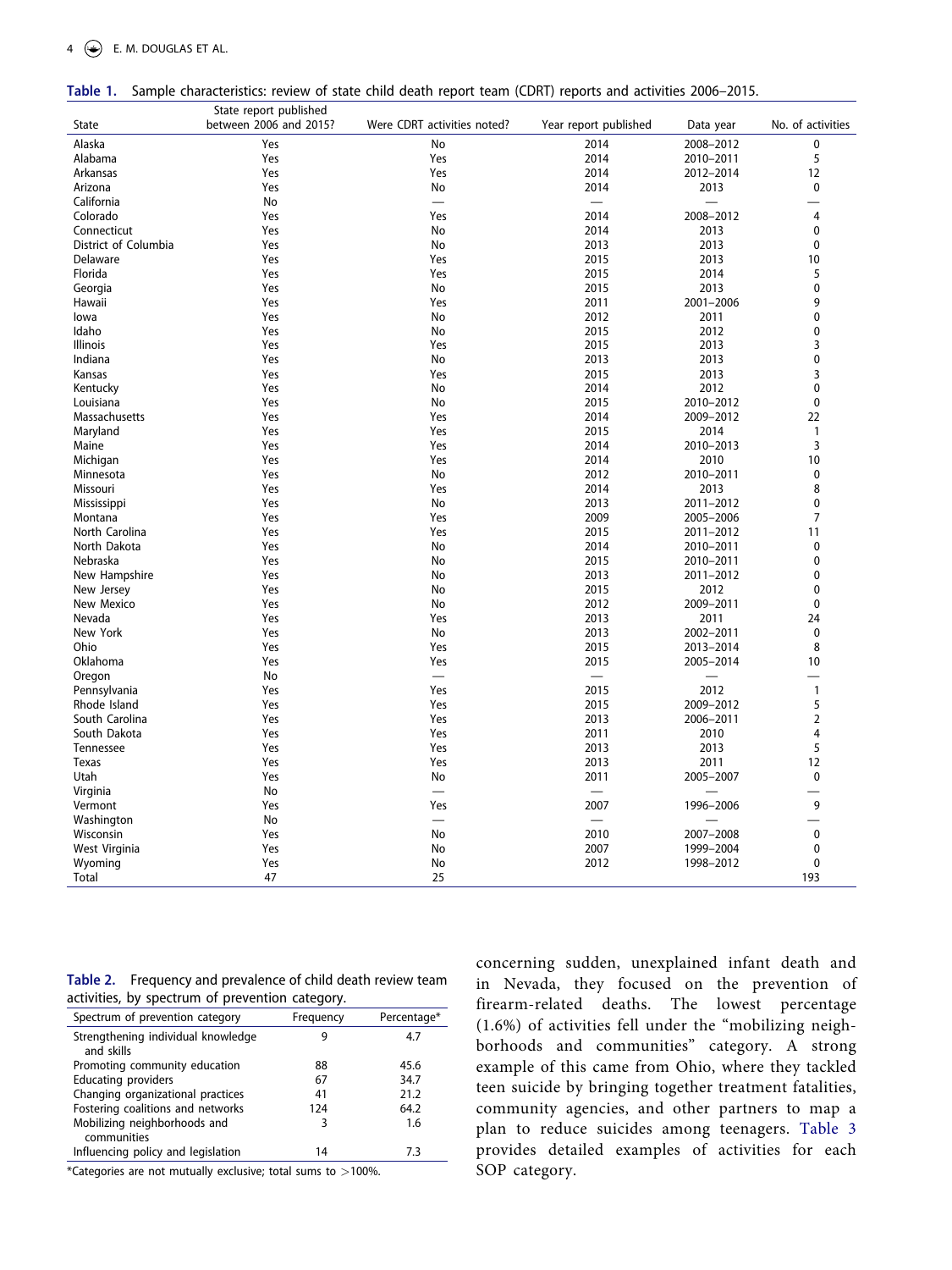#### <span id="page-5-0"></span>**Table 3.** Examples of child death review team activities, by spectrum of prevention categories.

*Spectrum of prevention category* 

• CDRT example

- *Strengthening individual knowledge and skills*
- Child Death, Near Death and Stillbirth Commission (CDNDSC) staff attended several local and national conferences to further enhance the effectiveness of CDNDSC within Delaware. These include CAN 101, DHMIC Summit, CCHS Trauma Informed Conference, Stewards of Children (CDNDSC staff and CAN panel participated in this training), Pennsylvania Annual Child Death Review Summit, National Center for the Review and Prevention of Child Deaths Mid-Atlantic Coalition, SUID case registry site visit, and Association of SIDS and Infant Mortality Programs/Pregnancy Loss and Infant Death Alliance International Conference on Perinatal and Infant Death (Delaware, 2013)
- Essex Country invited a sergeant to present to the team about recent legislation regarding Human Trafficking and the current perspectives regarding identifying and managing cases of this nature (Massachusetts, 2014)
- *Promoting community education*
- In 2010, Alabama Child Death Review System began a multifaceted campaign to promote teen driving safety that continues today. We introduced a new website ([www.acdrs.org/teendriving](http://www.acdrs.org/teendriving)) and a new brochure, Surviving Teen Driving, both of which have been well-received. We also conducted a media campaign, promoting both of these new resources, which was publicly commended by the U.S. Secretary of Transportation (Alabama, 2014)
- The Franklin County Child Fatality Review (CFR) developed posters highlighting the "Top 10 Tips for Healthier, Safer Children," based on CFR findings. The posters addressed areas of health and safety for children including safe sleep, prenatal care, smoking cessation, fire and water safety and more. The posters are displayed in the waiting areas of the courthouse and at children services offices (Ohio, 2015)
- During 2010, the Executive Committee funded the placement of gunshot wound prevention information on eight billboards statewide: 1 in Elko, 1 in Ely, 2 in Reno, and 4 in Las Vegas. The prevention message was based on the Bullets Leave Holes campaign formerly developed in Illinois. The billboard messages were contracted for a minimum of 30 days, which resulted in approximately 70,000 exposures per day in Las Vegas, and approximately 40,000 exposures per day in Reno (Nevada, 2011)
- Suffolk County conducted a SUID community information session (Massachusetts, 2014) *Educating providers*

#### *Educating providers*

- One of the most important efforts of the Pennsylvania Child Death Review Team over the past several years has been an education program related to infant death scene investigation protocol. Local teams continue to recommend education and the development of child death scene protocols for each county. In 2014, two, 2-day trainings were delivered. They addressed SUID death scene investigation and related topics, including the importance of safe sleep. They were aimed at improving and fostering collaboration and communication among those who are involved in all aspects of infant and child death investigations. Over 250 professionals participated (Pennsylvania, 2015)
- The Alabama Child Death Review System Director is proud to chair the Alabama SUIDI Team, which has been codified as a subcommittee of the State Child Death Review Team. The Team has developed a formal SUIDI training course for Alabama, which is now required for all Coroners, Deputy Coroners, and certain law enforcement investigators. On-site training has been conducted for many groups of first responders statewide, and most of the state's Coroners and Deputy Coroners received the training at their annual conference (Alabama, 2015)
- *Changing organizational practices*
- Executive Council updated their bylaws as well as the Illinois Child Death Review Teams Protocol and Best Practices for the Multidisciplinary Review of Child Deaths in August 2014 (Illinois, 2015)
- Assessment of safe infant sleep and sleep environment incorporated into the Home Visiting Protocol for nurses and trained specialists performing home visits (Rhode Island, 2015)
- *Fostering coalitions and networks*
- The Booster Seat Advocacy Program is a joint effort of Alabama Child Death Review System, Children's Hospital Child Safety Institute, University of Alabama Birmingham Department of Pediatrics, and the Alabama Department of Public Health's Injury Prevention Branch. Booster seats are provided to families throughout Alabama to ensure that children who are too large for infant seats but too small to be adequately protected by seat belts alone are protected while riding in passenger vehicles. Alabama Child Death Review System Central Office staff are all also trained Child Passenger Safety Technicians and routinely conduct local CPS clinics in conjunction with other partners (Alabama, 2014)
- As a part of the efforts to prevent SUID fatalities, the State Review Team collaborates with Safe Kids Colorado and the Children's Hospital Colorado to coordinate the Infant Safe Sleep Partnership. This group of stakeholders (breast feeding advocates, public health nurses, educators, pediatricians, social workers and others) advocates for safe sleeping conditions and meets on a monthly basis to develop statewide safe sleep promotion messaging and implement activities to promote safe sleeping environments to reduce infant deaths (Colorado, 2014)
- In June 2009, a partnership was developed between the Delaware Division of Public Health, Nemours Health and Prevention Services of the Nemours Foundation (Nemours), Christiana Care and Child Death, Near Death and Stillbirth Commission to implement the first Cribs for Kids program in Delaware (Delaware, 2013)

*Mobilizing neighborhoods and communities* 

• The Child Fatality Review (CFR) process can lead to mobilization of entire communities to address disturbing trends and gaps on services. The Medina County CFR held a special review meeting to examine the underlying factors involved with numerous teen suicides within the county. The meeting resulted in new contacts between in-patient facilities and community agencies. The local United Way made funding of mental health services and support for teens a priority. CFR members provided leadership for several new initiatives including creation of Gay/Straight Alliance chapters in three county high schools; renewed support for the suicide prevention coalition; and engagement of partners to address the resiliency of teenagers and the resources available to them (Ohio, 2015).

*Influencing policy and legislation* 

- Over the past 10 years, the Montana Fetal, Infant and Child Mortality Review process has identified a number of preventive measures intended to reduce the numbers of infant and child deaths, the most significant of which was the passage and implementation of the graduated driver's licensing legislation in 2005 (Montana, 2009)
- Fine for speeding in a school zone increased to \$250 (S49) Speeding just an extra 10 mph in a school zone greatly increases the chance of death for a student hit by a car. The chance of pedestrian death increases 9-fold (from 5 to 45%) with an increase in speed from 20 to 30 mph. This bill makes the fine for speeding in a school zone equal to that of speeding in a construction zone (North Carolina, 2015)
- Concussion protocols established (The Gfeller-Waller Athletic Concussion Awareness Act H792). This act requires that coaches, other school personnel and parents of middle and high school athletes receive information about concussions and prohibits same-day return-to-play. Only once cleared for play by specified health providers may athletes later return to practice or play (North Carolina, 2015)

*Note:* SIDS, sudden infant death syndrome; SUID, sudden unexpected infant death; SUIDI, sudden unexplained infant death investigation.

## **Discussion**

The purpose of this study was to examine the activities of CDRTs. Previous research has examined the focus

(Webster et al., [2003](#page-8-0)) and recommendations of CDRTs (Douglas & Cunningham, [2008](#page-7-0); Wirtz et al., [2011\)](#page-8-0), but no research has examined the broad scope of activities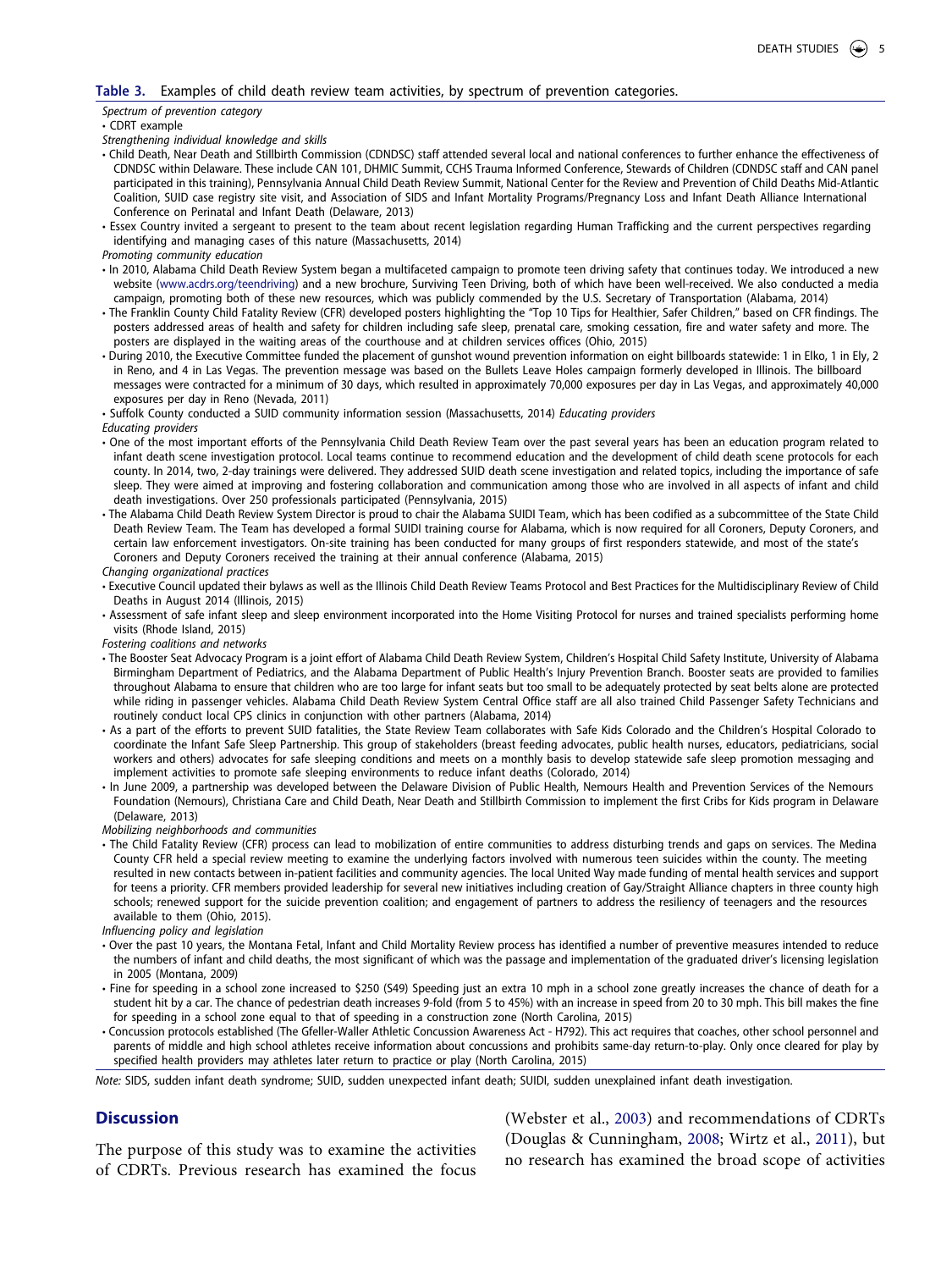that are performed by CDRTs (Peddle et al., [2002\)](#page-8-0). This paper begins to address this gap in the literature and professional knowledge with a qualitative, exploratory examination using the SOP framework. Our findings indicate that about half of the states included information about their CDRT notable activities. Further, CDRTs are most likely to engage in fostering coalitions and networks and to promote community education.

As noted, the most common activity for CDRTs was to engage in fostering coalitions and networks. About two-thirds (64.2%) of teams noted activities that fell into this SOP. According to Rattray et al. ([2002\)](#page-8-0), this type of activity includes a variety of stakeholders working together to achieve a common outcome: community organizations, policymakers, businesses, health providers, and community residents. Since CDRTs are essentially a coalition themselves, comprised of stakeholders from different disciplines and professions, it makes sense that CDRTs would use their greatest resource, their members, to engage in activities intended to prevent future child deaths. This finding compliments previous research that has informally reported that CDRTs engage in advocacy and program development in areas that would necessitate working with others, such as, bicycle and water safety, hunting and firearm safety, day-care licensure, and the prevention of SIDS, shaken baby syndrome, and day-care licensure (Durfee et al., [2002\)](#page-7-0).

The second most frequently cited activity was engaging in community education (45.6%). This is described as engaging a critical mass of individuals who will participate in improving community health and at the same time, reaching as many individuals as possible with public education messages (Rattray et al., [2002\)](#page-8-0). Efforts to improve children's health and to reduce injury or death have often involved public and community education (Dias et al., [2005](#page-7-0); National Highway Traffic Safety Administration, n.d.; New York State Office of Children and Family Services, [2014;](#page-8-0) Prinz, Sanders, Shapiro, Whitaker, & Lutzker, [2009](#page-8-0)). Previous research on CDRTs shows that team recommendations most often focus on the need for more public education around child safety and well-being (Douglas & Cunningham, [2008](#page-7-0)), which suggests that CDRTs may follow through with the recommendations that they make. Public education was cited as a "highimpact" activity by the Centers for Disease Control and Prevention (CDC) ([2011\)](#page-7-0). Specifically, the CDC recommends selecting prevention activities that can reach a high number of individuals in targeted populations. Further, this finding is consistent with research previously discussed which informally noted the public education in which CDRTs engage (Durfee et al., [2002](#page-7-0)).

According to the reports reviewed, CDRTs were less likely to engage in activities such as influencing policy or legislation, strengthening individual knowledge and skills, and mobilizing neighborhood and communities. The only other study conducted in this area examined whether states had acted on CDRT recommendations that were made in the areas of program and practice, public awareness, legislative action, and policy (Peddle et al., [2002](#page-8-0)). The results of that study showed that 72% of states reported having "some impact" and 17% reported "much impact." Given the limits of this quadruple-barreled question, it is difficult to know if the findings of the current study vary considerably from this 2002 publication. It is possible that states are less likely to engage in policy, legislative, knowledge-building, and mobilizing activities because CDRTs are most able to work within their own systems of networks and build on the collaborations that already exist. CDRTs generally involve bringing together professionals who are engaged in the work of prevention and service delivery; thus, these professionals may be carrying out some of these activities in their own professional lives. Finally, despite their focus on larger system issues, few teams mandate the direct involvement of policymakers (Douglas & McCarthy, [2011](#page-7-0)), which may make it challenging to engage with legislative change. In addition, research has shown for some time that frontline practitioners often feel unprepared and thus are reluctant to interact with the policy arena (Bernier & Clavier, [2011;](#page-7-0) Hoefer, [2012;](#page-8-0) Milio, [1987](#page-8-0)), thus it stands to reason that CDRT members might not be as engaged in this area. One possible area for future research would be to explore whether states that mandate legislative involvement, either through membership or through reporting to legislative bodies, produce more policy or legislative change.

## *Limitations*

One limitation of this paper is the time period of reports examined. Not all CDRTs published reports or reported activities during the time frame utilized, 2006–2015. In all, 46 states and the district of Columbia published reports in the designated timeframe. But, only 24 states and the district of Columbia reported their activities. A broader reach, such as examining the last report of each CDRT, regardless of publication date, would have captured more data, though it likely would have yielded information that is out of date. Second, the activities reported in this study are just that—what is reported. CDRTs vary considerably between states (Shanley et al., [2010;](#page-8-0) Webster et al., [2003\)](#page-8-0); some teams may be involved in activities, but not currently report them.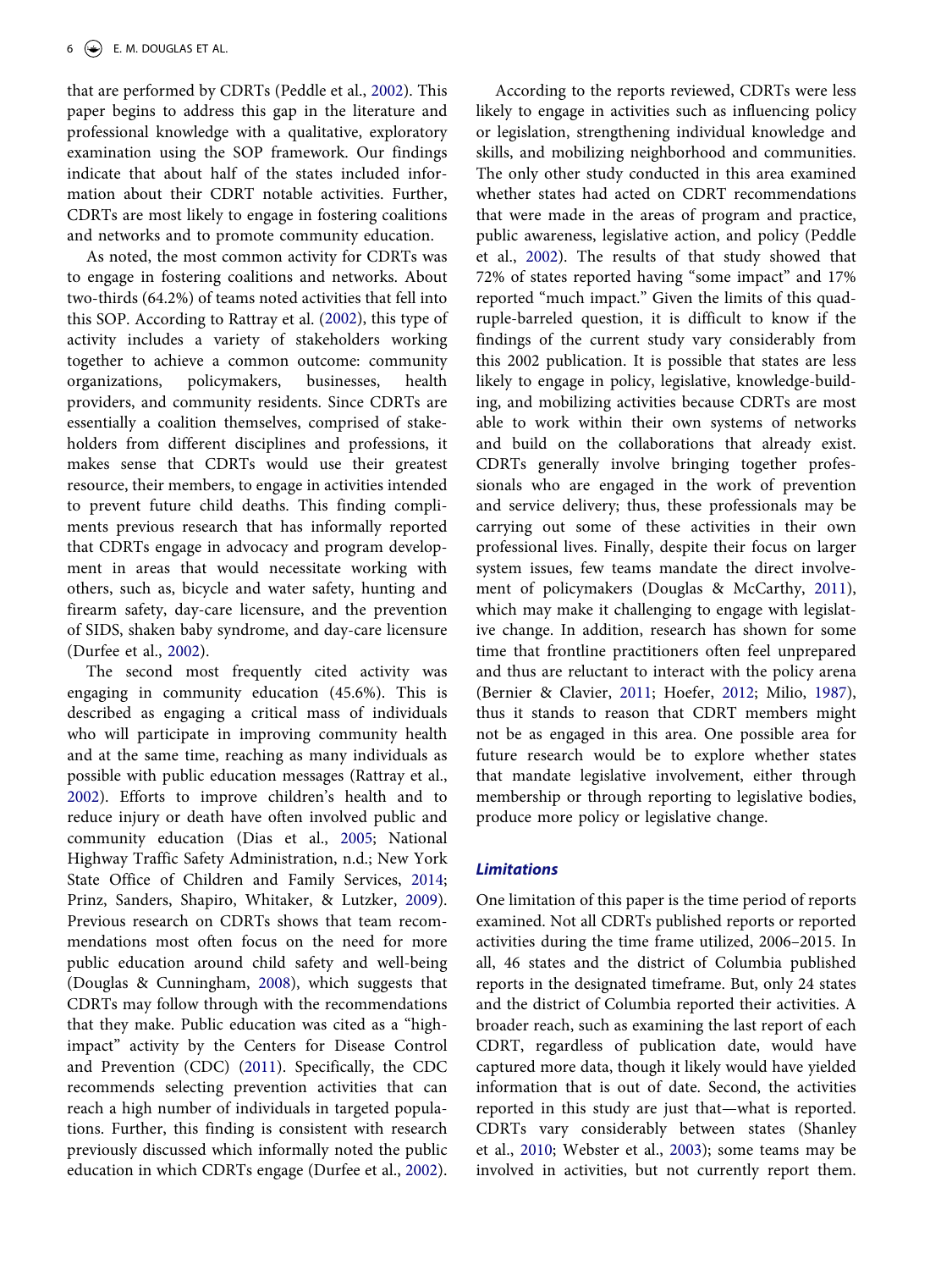<span id="page-7-0"></span>We do not know the impact of those activities and if fewer children die as a result of CDRT activities. Minus two exceptions (Kellermann et al., [1999](#page-8-0); Palusci et al., [2010\)](#page-8-0), research to date on CDRTs does not confirm or deny their impact on rates of child fatalities (Douglas, 2016). Further research should include the impact of CDRT activities, whether positive or negative, and if they create lasting change.

#### **Conclusion and recommendations**

This paper is the first to document the notable activities that are undertaken by CDRTs. Only about half of the CDRTs in USA report their notable activities, which makes it difficult to understand the scope and potential impact of these multidisciplinary collaborations. Despite wide support for CDRTs, they sometimes still struggle in terms of leadership, focus, standardization, and funding (Shanley et al., [2010\)](#page-8-0). We recommend that CDRTs increase their reporting of activities as a way to increase transparency, provide further justification for their existence and funding, and to move the field closer to being able to assess the efficacy of the CDRT model. With recent scrutiny by the federal government regarding high-risk deaths among children, there is an increased call for states to take more action to prevent children's deaths (U.S. Commission to End Child Abuse and Neglect Fatalities, [2016](#page-8-0)). The National Center for the Review and Prevention of Child Deaths [\(2005](#page-8-0)) does not direct teams to include information about notable activities and achievements as a part of their guidelines for writing regular reports. Encouraging CDRTs to report on their own activities is in keeping with the current national priority.

The use of SOP (Rattray et al., [2002\)](#page-8-0) framework allowed us to systematically examine the notable activities of CDRTs, even though this research is exploratory in nature. The results suggest that CDRTs currently build on their existing collaborations and networks to try to prevent the deaths of children, and also regularly use public education to reach families and caregivers of children. The CDC (2011) recommends that activities which would yield the highest impact are those which are most cost effective, are practical to implement, and can reach the most people, which in combination with other activities will yield the greatest results and can be prioritized for specific populations. Within an SOP framework, this would most likely mean engaging in community education, focusing on coalitions and networks, and potentially mobilizing neighborhood. Thus, a potential area for growth among CDRTs would be to increase their involvement with communities to mobilize stakeholders at the local levels and

neighborhoods. For states that struggle to maintain CDRT operations, this might be a stretch or it might help to provide further justification for their existence. For states that have stable or thriving CDRTs, expanded activities might be an important next step in the targeted prevention of child fatalities.

#### **References**

- Bernier, N. F., & Clavier, C. (2011). Public health policy research: Making the case for a political science approach. *Health Promotion International*, *26*(1), 109–116. doi[:10.1093/heapro/daq079](https://doi.org/10.1093/heapro/daq079)
- Brandon, M., Dodsworth, J., & Rumball, D. (2005). Serious case reviews: Learning to use expertise. *Child Abuse Review*, *14*(3), 160–176. doi[:10.1002/car.893](https://doi.org/10.1002/car.893)
- Bunting, L., & Reid, C. (2005). Reviewing child deaths: Learning from the American experience. *Child Abuse Review*, *14*(2), 82–96. doi:[10.1002/car.886](https://doi.org/10.1002/car.886)
- Centers for Disease Control, & Prevention (CDC). (2011). *High-impact HIV prevention: CDC's approach to reducing HIV infections in the United States*. Retrieved from [https://www.cdc.gov/hiv/pdf/policies\\_nhpc\\_booklet.pdf](http://www.cdc.gov/hiv/pdf/policies_nhpc_booklet.pdf)
- Covington, T. (2013). The public health approach for understanding and preventing child maltreatment: A brief review of the literature and a call to action. *Child Welfare*, *92*(2), 21–39.
- Covington, T., & Johnston, B. (2011). A misdirected assessment of progress in child death review. *American Journal of Preventive Medicine*, *40*(5), e31. doi[:10.1016/j.amepre.](https://doi.org/10.1016/j.amepre.2011.01.011) [2011.01.011](https://doi.org/10.1016/j.amepre.2011.01.011)
- Covington, T. M. (2011). The US national child death review case reporting system. *Injury Prevention: Journal of the International Society for Child and Adolescent Injury Prevention*, *17*(Suppl 1), i34–i37. doi[:10.1136/ip.](https://doi.org/10.1136/ip.2010.031203) [2010.031203](https://doi.org/10.1136/ip.2010.031203)
- Cribs for Kids. (n.d.). *About us*. Retrieved December 26, 2016, from <http://www.cribsforkids.org/about-us/>
- Desapriya, E., Sones, M., Ramanzin, T., Weinstein, S., Scime, G., & Pike, I. (2011). Injury prevention in child death review: Child pedestrian fatalities. *Injury Prevention*, *17*, 4–9. doi:[10.1136/ip.2010.026914](https://doi.org/10.1136/ip.2010.026914)
- Dias, M. S., Smith, K., DeGuehery, K., Mazur, P., Li, V., & Shaffer, M. L. (2005). Preventing abusive head trauma among infants and young children: A hospital-based, parent education program. *Pediatrics*, *115*(4), e470–e477. doi[:10.1542/peds.2004-1896](https://doi.org/10.1542/peds.2004-1896)
- Douglas, E. M. (2016). *Child maltreatment fatalities in the United States: Four decades of policy, program, and professional responses*. New York: Springer.
- Douglas, E. M., & Cunningham, J. M. (2008). Recommendations from child fatality review teams: results of a US nationwide exploratory study concerning maltreatment fatalities and social service delivery. *Child Abuse Review*, *17*(5), 331–351. doi[:10.1002/car.1044](https://doi.org/10.1002/car.1044)
- Douglas, E. M., & McCarthy, S. C. (2011). Child fatality review teams: A content analysis of social policy. *Child Welfare*, *90*(3), 91–110.
- Durfee, M., Durfee, D. T., & West, M. P. (2002). Child fatality review: An international movement. *Child Abuse & Neglect*, *26*, 619–636. doi[:10.1016/s0145-2134\(02\)00337-x](https://doi.org/10.1016/s0145-2134(02)00337-x)